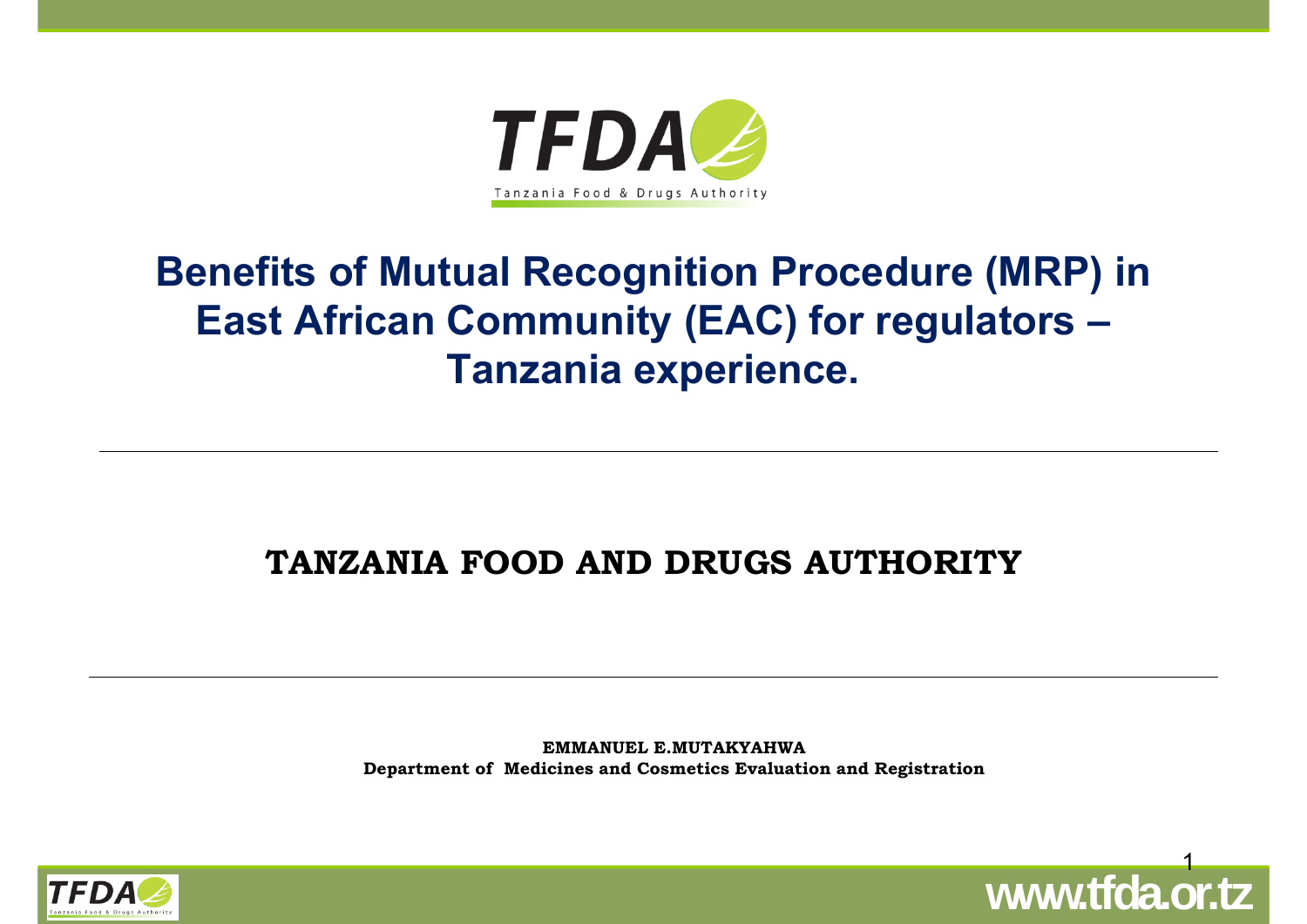# **Outline of presentation**

- •**Introduction of TFDA**
- •**Mutual Recognition process in East Africa**
- $\bullet$ **Expected benefit of MRP in EAC**
- • **Benefit of Mutual Recognition Procedure in EAC for TFDA as a regulator**



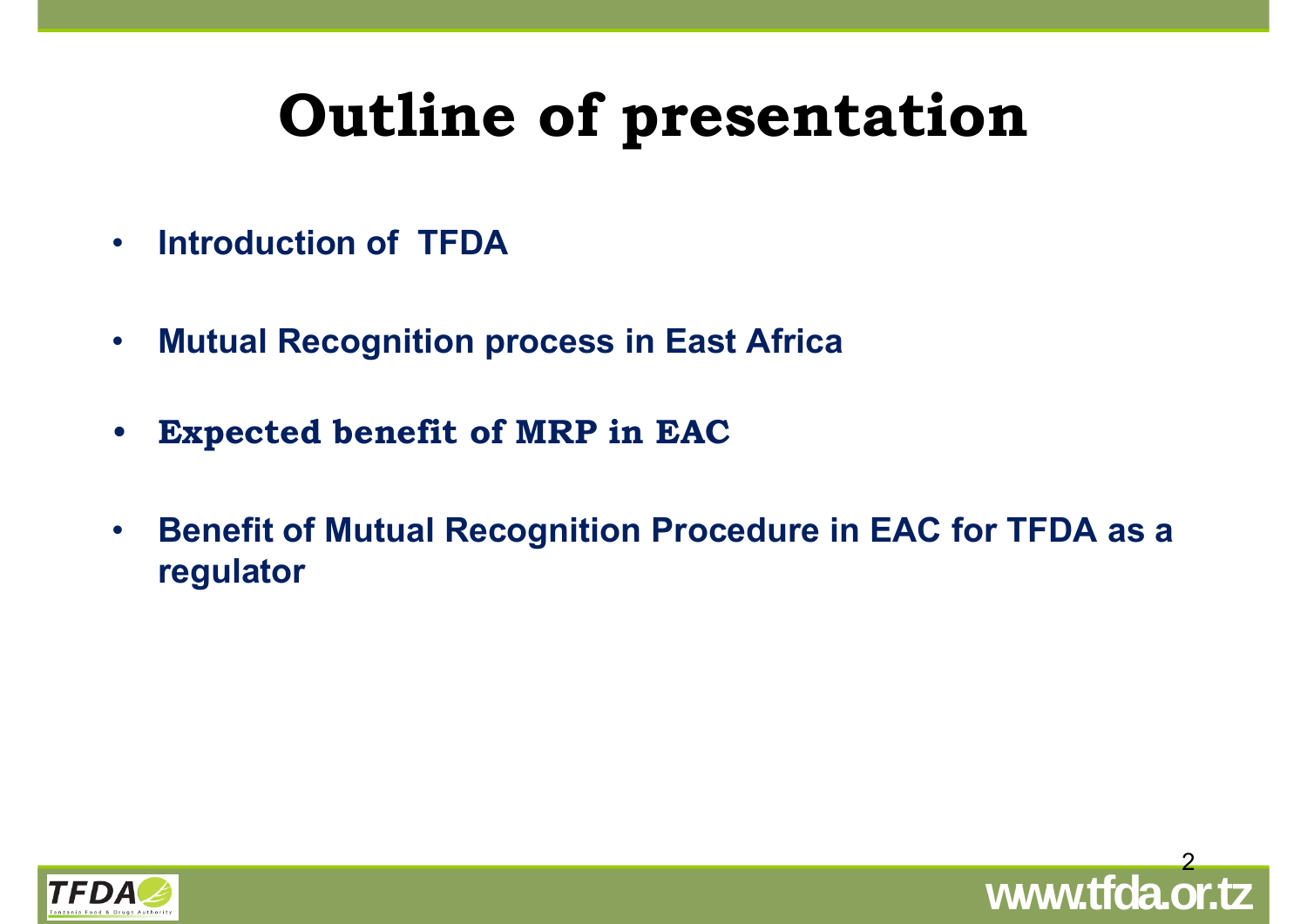## **Introduction**

**Tanzania Food and Drug Authority (TFDA)** 

- • Is a regulatory body, established under the food , Drugs and Cosmetic Act 2003,
- •The Authority is under the ministry of HCGEC
- • TFDA is responsible with protecting the public health by ensuring various standards of Food, Drug, Cosmetics and Medical devices are met and adhered to.



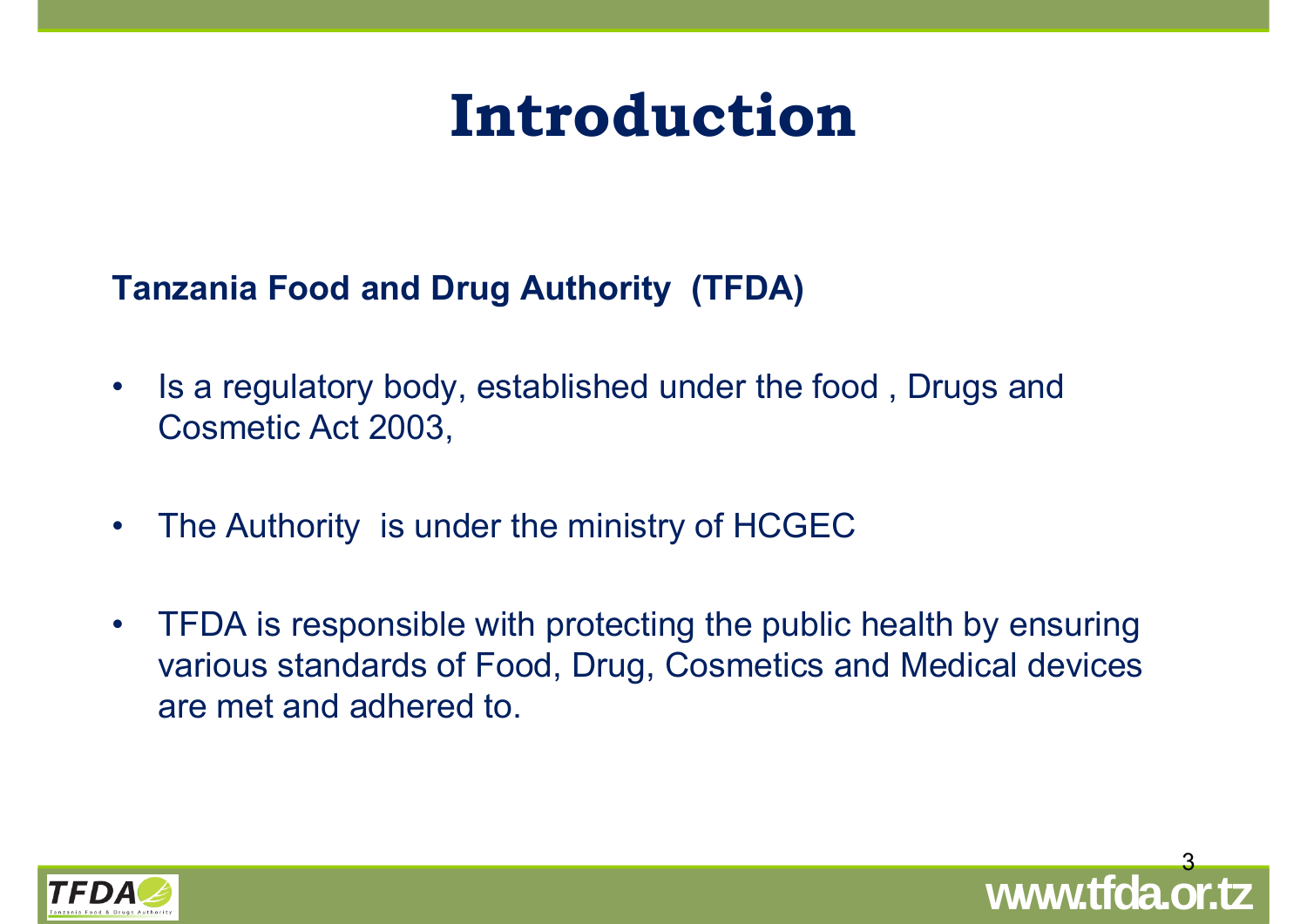# **Introduction Cont…**

- $\bullet$  Therefore the authority is responsible for controlling the quality, safety and effectiveness of :-
	- Food,
	- $\bullet$ Drugs,
	- Herbal drugs,
	- Cosmetics,
	- Medical devices and Diagnostics.



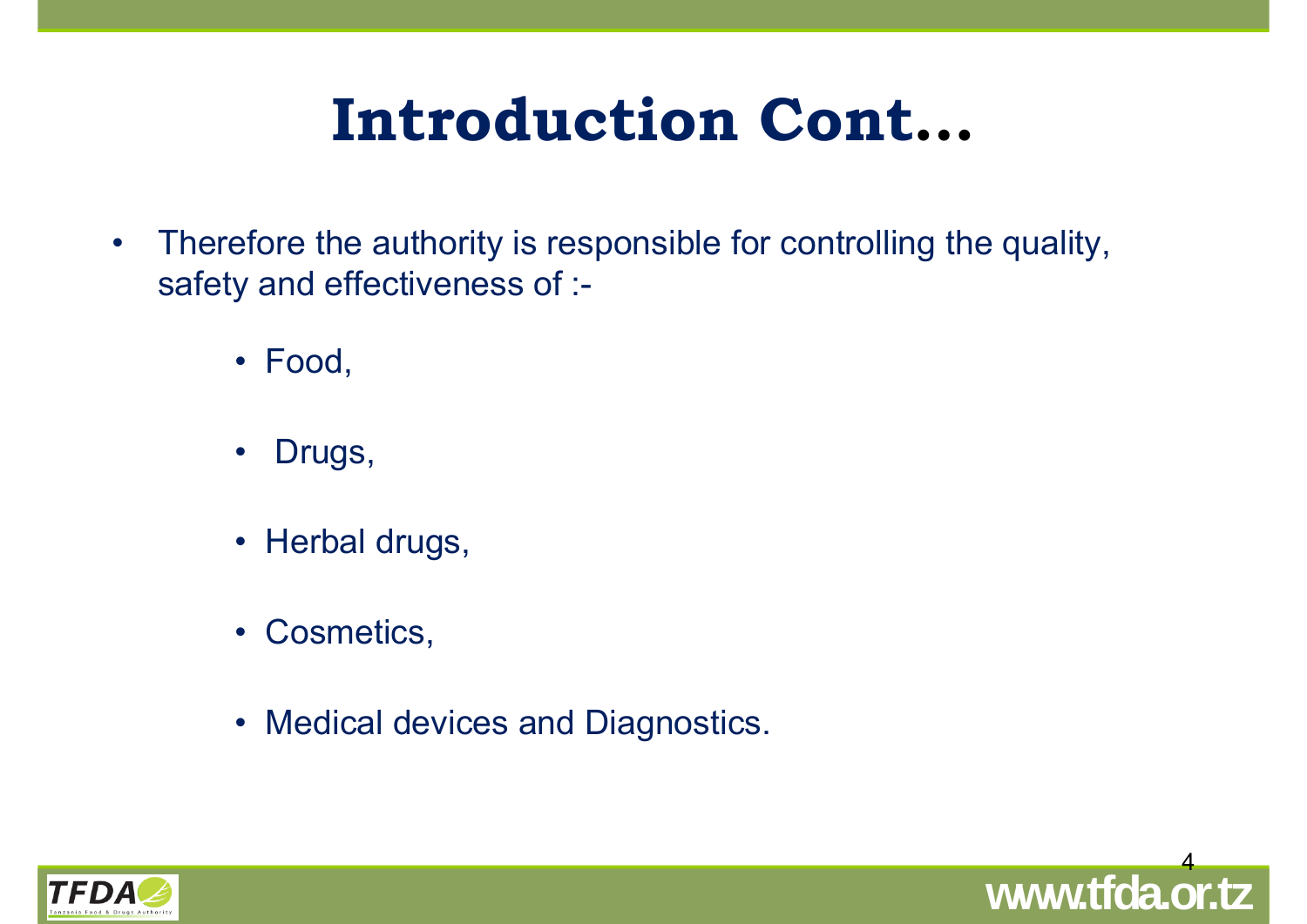## **Mutual Recognition process in East Africa &**

## **The benefit of the process in Tanzania**

**Background of Mutual Recognition process in East Africa**

- $\overline{\phantom{a}}$  23rd – 26th November 2010, Gathered the National Focal Points for Veterinary Products from the OIE Member countries of Africa, working under their respective OIE Delegates
- - Regulators under the sponsorship of GALVmed were also invited to this OIE gathering

**www.tfda.or.tz**

- $\mathbb{R}^n$ Outcome of OIE/GALVmed Conference in Johannesburg, 2010
- $\frac{1}{2}$ Request from African Countries :
- $\blacktriangleright$ Training for Regulators in Registration of Veterinary Vaccines
- $\blacktriangleright$ Harmonised Registration system
- **▶ Mutual Recognition Procedure**

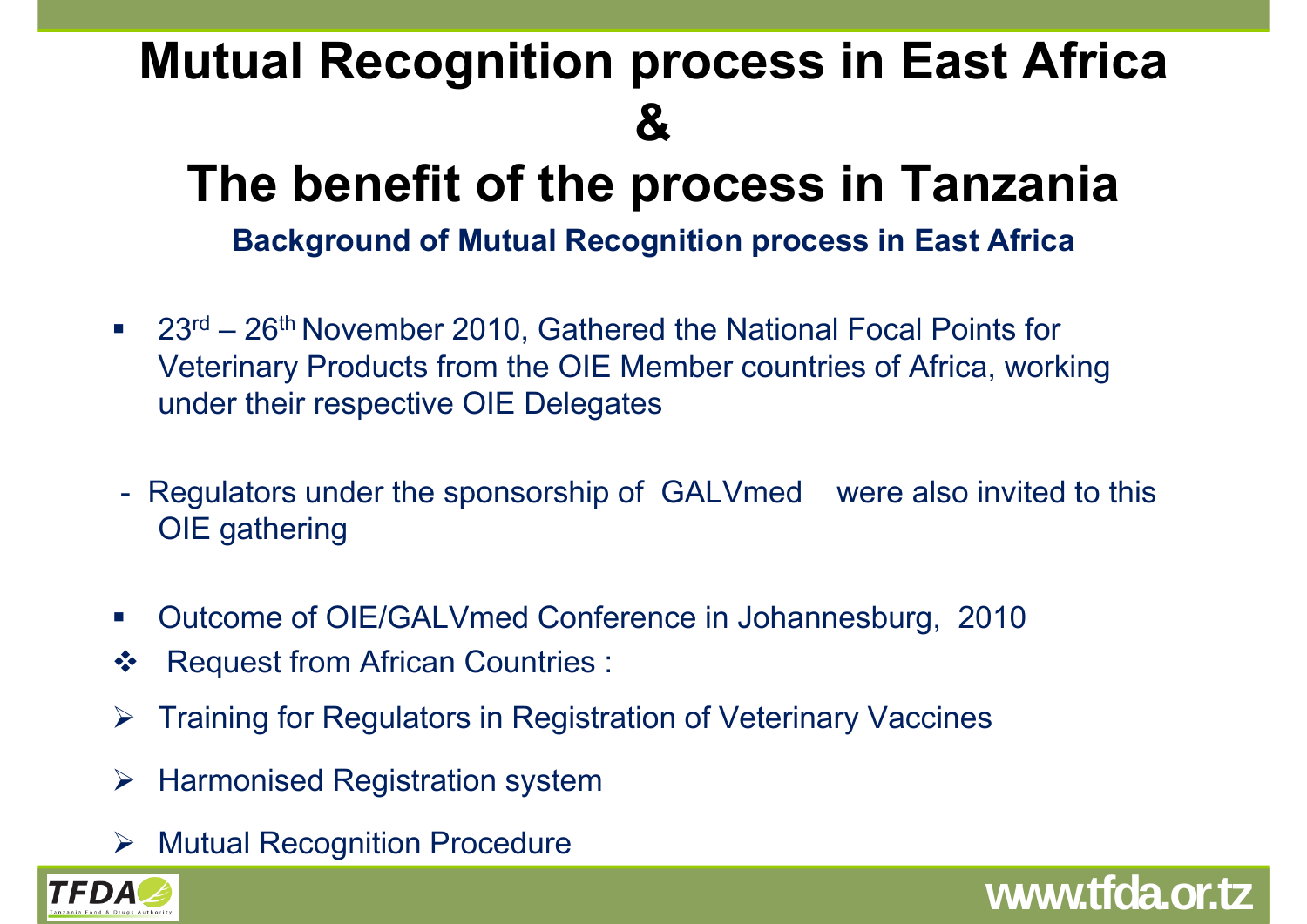#### **Mutual Recognition Process in East Africa**

- $\blacksquare$  Sectoral Council of Agriculture and Food Security adopted the Concept of Mutual Recognition Procedures and the Terms of Reference for the Technical Working Group (TWG) and the Coordination Group on Mutual Recognition (CGMR) on the **5th September, 2014**, in Kigali, Rwanda.
- EAC Council of Ministers adopted TORs and concept of MRP on the **28th of November, 2014** in Nairobi, Kenya resulting in <sup>a</sup> Decision Number: **EAC/CM 30/Decision 34**.



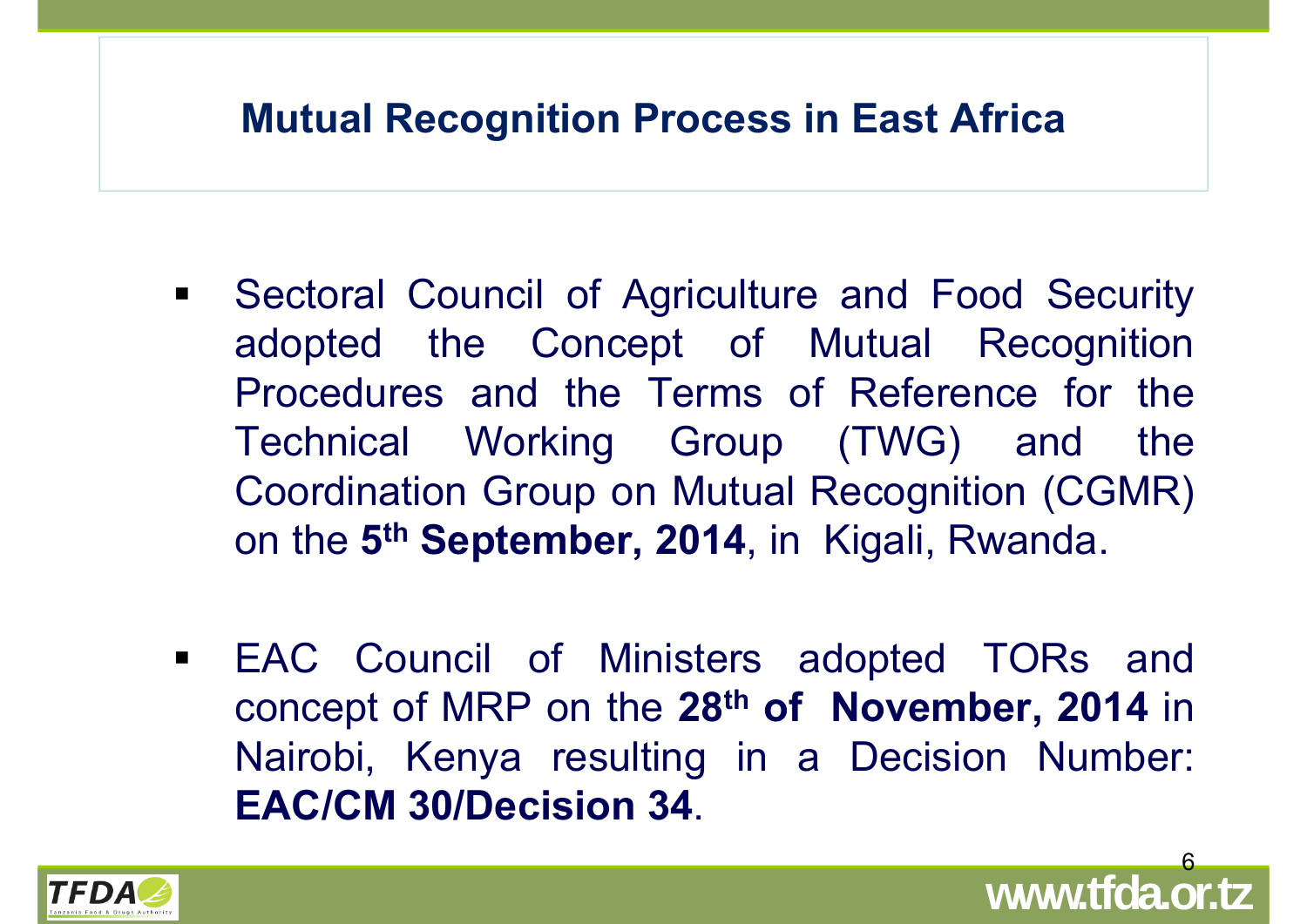### **Expected benefit of MRP in EAC**

- Accelerates availability of good quality, safe and efficacious of veterinary medicines.
- Avoids duplication of assessment.
- Improves predictability.
- Builds trust between Regulators.
- Allows rapid introduction of new vaccines against new diseases

**www.tfda.or.tz**

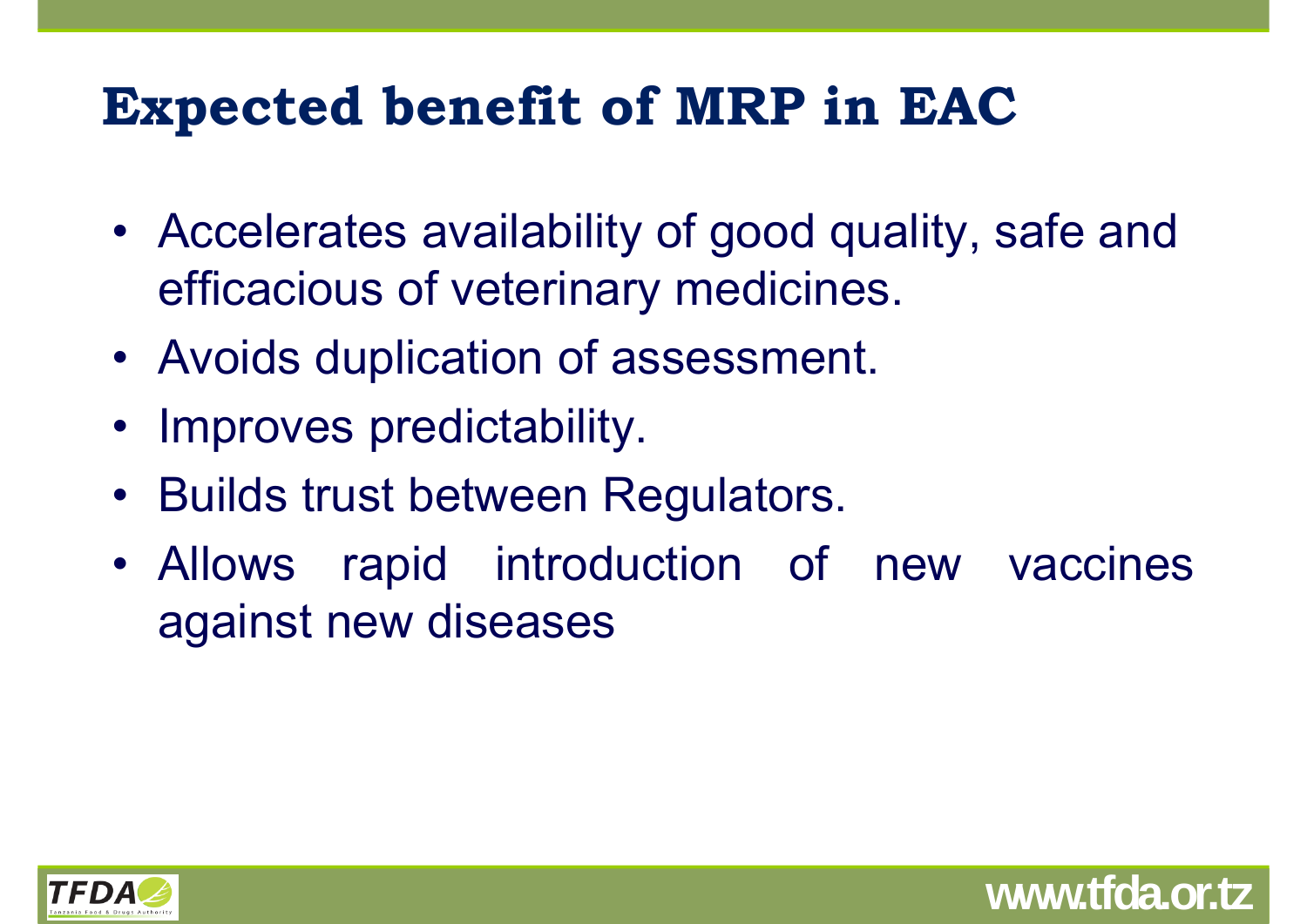#### **The Benefit of Mutual Recognition Procedure in EAC for TFDA as a regulator**

- • TFDA involved in number of initiative for East Africa MRP of immunological veterinary products.
- $\bullet$  The activities in which TFDA was fully involved toward the MRP in East Africa were:
- I. Development of the MRP guideline for registration of immunological veterinary product (IVP) which is now published in the EAC website and adopted by the EAC member state.
- II. Development of Standard Operating Procedures (SOPs) for MRP in EAC
- **www.tfda.or.tz** 8 III. Development of Screening Checklist as well as the application form for registration of IVP under MRP in EAC

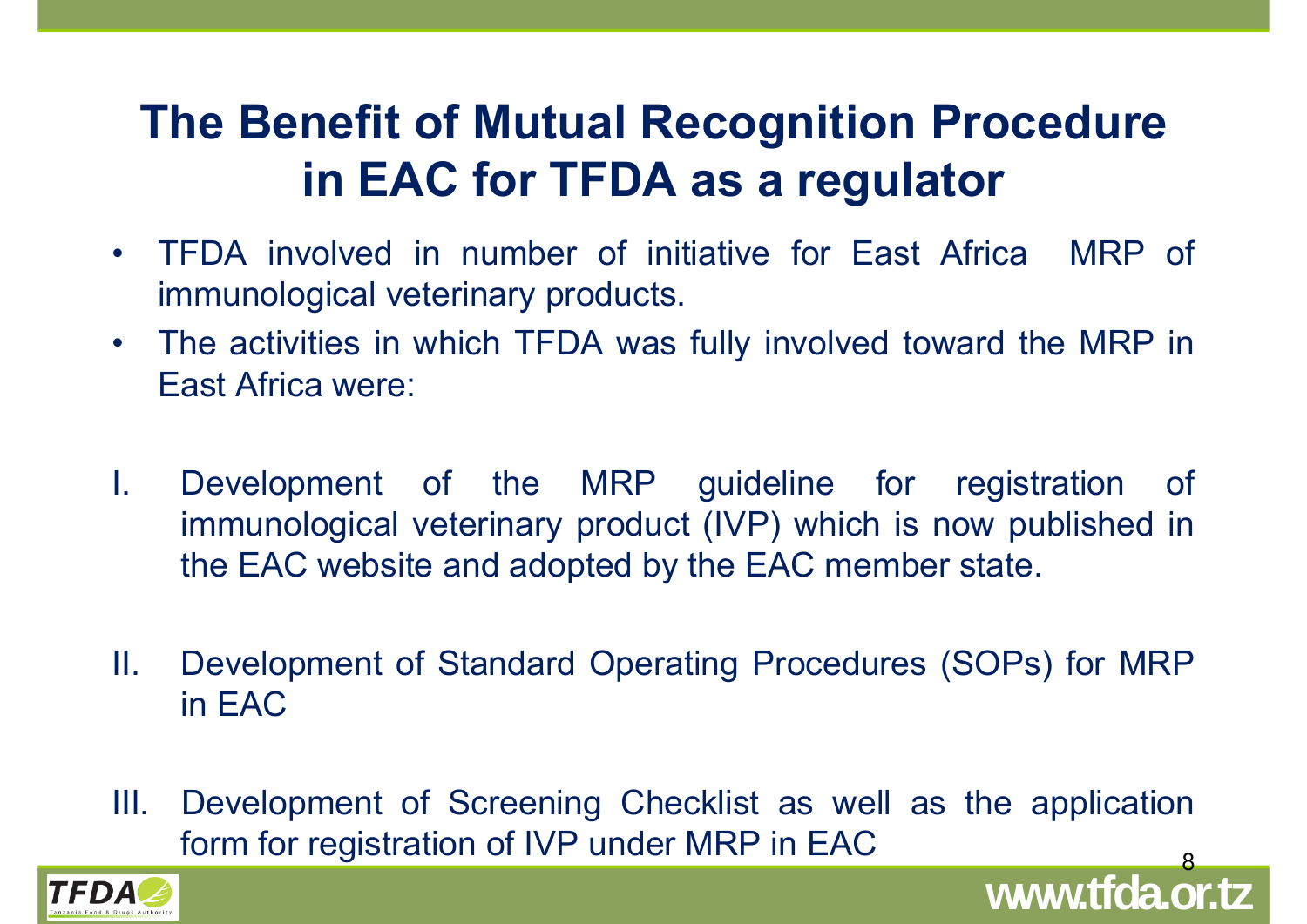#### **The Benefit of the Mutual Recognition Procedure to TFDA**

The involvement of TFDA in the Mutual recognition for registration process of IVP in EAC, the Authority gain a number of benefit, some of them are:

i. Training of GMP

Capacity building conducted by EAC under the sponsorship of GALVmed to the EAC member state Vaccine regulatory bodies, it increased TFDA inspectors knowledge and confidence toward GMP inspection for veterinary immunological production facilities

ii. Training on Dossier assessment

Capacity building on the dossier assessment conducted also by EAC under GALVmed sponsor, it assist much to increase knowledge of veterinary biological assessment and hence approval process



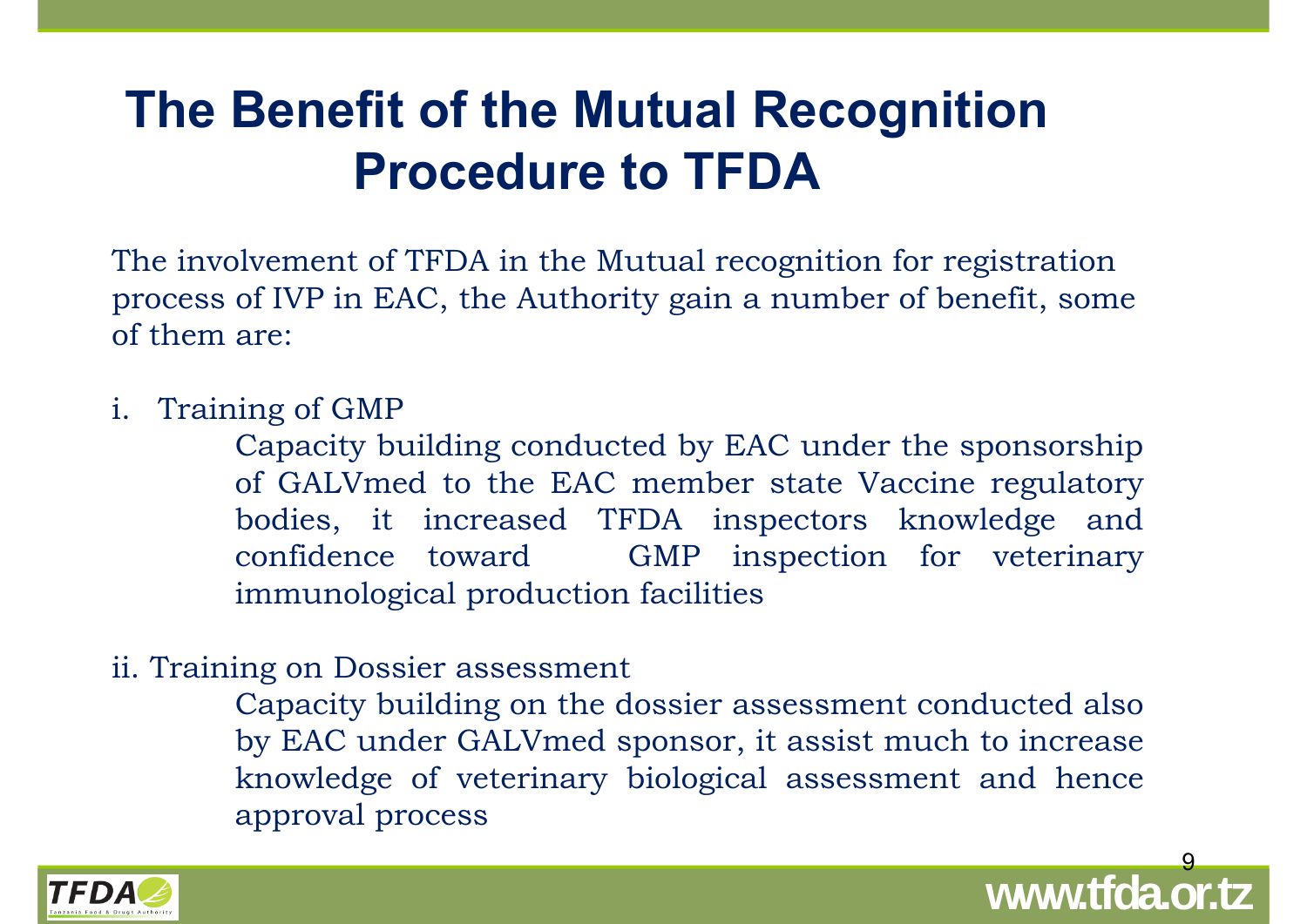#### **Benefit of the Mutual Recognition Procedure to TFDA ......**

iii. Specific guideline for registration of immunological veterinary product.

TFDA is using the MRP guideline for submission of documentation for registration of veterinary biological product.

iv: Speed up the process of registration of immunological veterinary product.